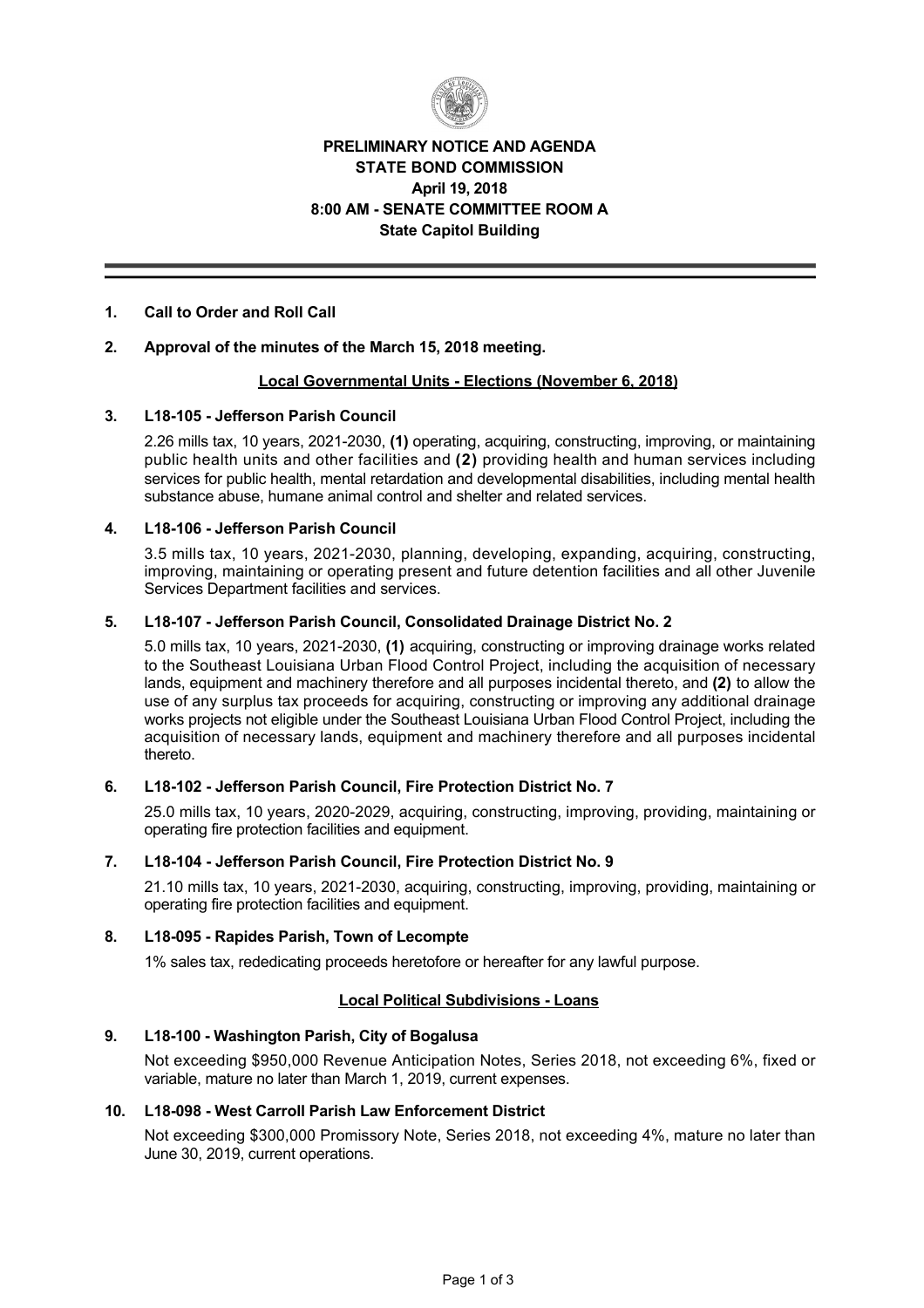## **Local Political Subdivisions - Bonds - Final Approval**

### 11. L18-094A - Caddo Parish, City of Shreveport

Not exceeding \$120,000,000 Water and Sewer Revenue Bonds, Series 2018, in one or more series, taxable or taxexempt, not exceeding 6%, not exceeding 25 years, **(1)** acquisition and construction of improvements, extensions and replacements and **(2)** funding a debt service reserve and/or paying cost of reserve fund surety bonds.

### **12. L18111 East Baton Rouge Parish, Pride Fire Protection District No. 8**

Not exceeding \$500,000 Revenue Bonds, Series 2018, not exceeding 2.87%, mature no later than August 1, 2027, construct and equip a fire station.

#### **13. L18113 Iberville Parish Council**

Not exceeding \$1,500,000 Sales Tax Bonds, not exceeding 4%, not exceeding 15 years, constructing, furnishing and equipping fire protection facilities.

### **14. L18099 Jefferson Parish, City of Westwego (DEQ Project)**

Not exceeding \$1,500,000 Sales Tax Bonds, in one or more series, not exceeding 0.95%, not exceeding 22 years, acquisition, construction and installation of improvements and extensions to the sewerage system.

### **15. L18112 Jefferson Parish Economic Development and Port District (Kenner Discovery Health Sciences Academy)**

Not exceeding \$51,200,000 Revenue Bonds, in one or more series, taxable and/or tax-exempt, not exceeding 8% fixed or variable rate, not exceeding 30 years, **(1)** building a permanent school facility located in Kenner, **(2)** fund a reserve fund and **(3)** pay capitalized interest on the bonds.

### **16. L18110 Lafayette Parish, City of Lafayette, Lafayette Public Utilities Authority**

Not exceeding \$70,000,000 Utilities Revenue Bonds, not exceeding 6%, not exceeding 30 years, **(1)** constructing and acquiring improvements and extensions to utilities system, including necessary equipment and furnishings and **(2)** funding a reserve.

## **17. L18097 LaSalle Parish School Board**

Not exceeding \$3,250,000 Sales Tax School Refunding Bonds, Series 2018, not exceeding 3.75%, mature no later than July 1, 2023, refunding Sales Tax School Bonds, Series 2008 maturing July 1, 2019 to 2023.

#### **18. L18096 St. Helena Parish School Board**

**(1)** Not exceeding \$2,966,000 Sales Tax Bonds, Series, not exceeding 3,5%, not exceeding 40 years, acquiring constructing and improving public school buildings and facilities, including the acquisition of equipment therefor; **(2)** Not exceeding \$2,966,000 Bond Anticipation Notes, not exceeding 4%, not exceeding 18 months, interim financing.

## **19. L18108 St. Mary Parish Council**

Not exceeding \$20,000,000 Limited Tax Revenue Bonds, in one or more series, not exceeding 6%, not exceeding 20 years, improving roads, streets and bridges, including drainage and other improvements.

## **Political Subdivisions - Bonds**

### **20. S18006 Louisiana Community Development Authority (Cameron Parish, Louisiana GOMESA Project)**

Not exceeding \$15,000,000 Revenue Bonds, not exceeding 7%, not exceeding 20 years, **(1)** additions, acquisitions, repairs and/or expansions needed for coastal restoration, protection and other activities and endeavors permitted under the provisions of GOMESA and **(2)** paying costs of any premium for a debt service reserve fund surety policy and any bond insurance policy, if any.